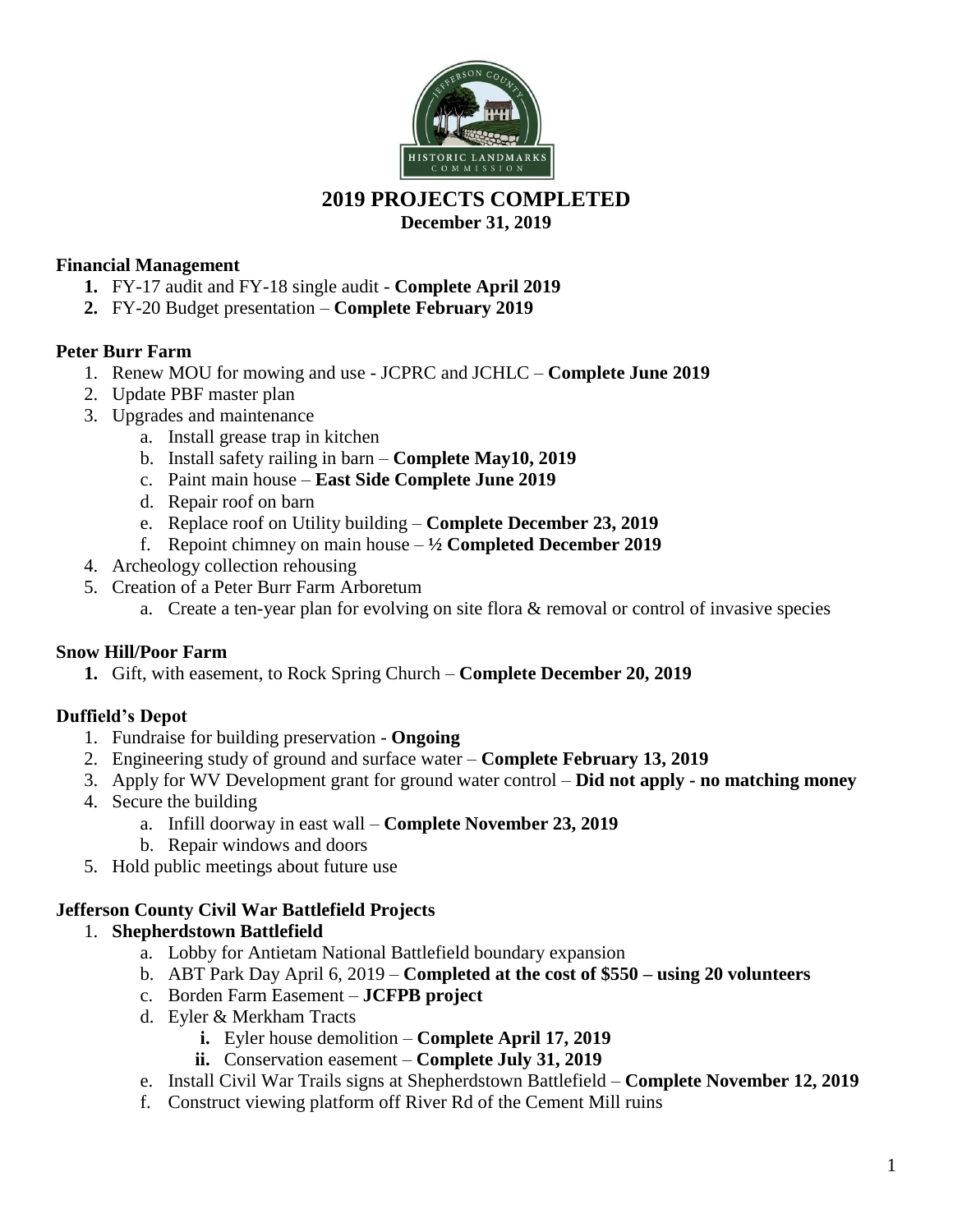# 2. **Harpers Ferry Historical Park**

- a. Assist Park in any way possible
- 3. **Smithfield Crossing Battlefield**
	- a. Support Middleway Conservancy efforts
	- b. NFM 1 LLC land acquisition
	- c. Lake Louise

# 4. **Summit Point Battlefield**

- a. Support battlefield friends' group
- b. Magaha easement **JCFPB project**
- c. Kubic property acquisition
- 5. **Williamsport Action**

## **NR projects and documentation of historic sites**

- 1. Submit supplemental NR nomination information for any current NR properties **Ongoing**
- 2. Apply for National Historic Landmark status for JC Courthouse **NPS staff visited May 7, 2018 project now in the hands of NPS National Capitol Region.**
- 3. NR nomination *McMurran Farm -* **owner approval April 3, 2018 – Nomination development assigned to J. Demer - Draft submitted to SHPO February 18, 2019**
- 4. *The Rocks* **currently on review WVSHPO**
- 5. Research ways of adding HR survey data to database in GIS Office
- 6. Update online information; Maps and database
- 7. Contract for Route 340 NR research and NR nominations
- 8. JCHLC nomination *Rose Lawn* **Awaiting final photo**
- *9. Beelers Mill,* NR nomination being developed by the owner, based on DOH research report

# **Education Projects**

- 1. Host a part-time AmeriCorps member, Meaghan Papeika **Complete August 21, 2019**
- 2. Host a full-time AmeriCorps Member, McKenzie Hitchcock, **Started in September 2019**
- **3.** Renew Memorandum of Understanding with Shepherd U HPPH program **MOU on review**
- 4. Make **Clio** entries on historic sites in JC **Ongoing**
- 5. Seek funding for semi-annual speaker series: Topics include
	- a. Rural Design Standards for Jefferson County
	- b. Adaptive reuse and local zoning
	- c. Adaptive reuse of agricultural structures

# 6. **WV GeoExplorer Project**

- a. Future for WV GeoExplorer
- b. Funding possibilities for WV GeoExplorer
	- Jefferson County Historical Society APUS

# **Morgan's Grove Historic District**

- 1. Monitor progress on the Shepherdstown bike path and its impact on historic sites
- 2. Highway marking signs MGHD
- 3. Create a friends group
	- a. Community Club project: **Met with SCC Board September 12, 2016**
	- b. Rev War Activity Annually in July?
	- c. Corporation of Shepherdstown?